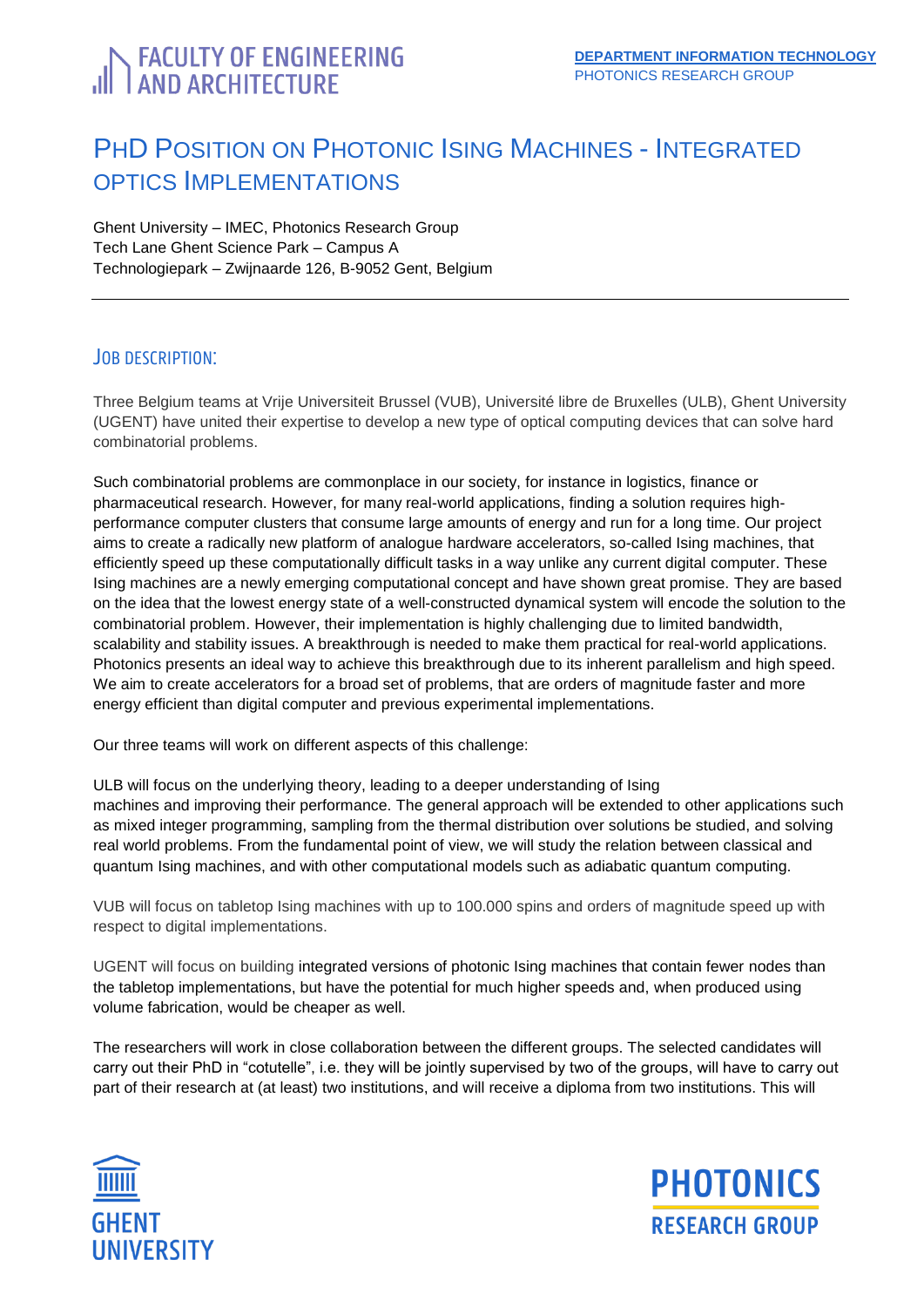# **FACULTY OF ENGINEERING**<br>AND ARCHITECTURE

ensure efficient flow of ideas, and put the researchers in contact with all aspects of the project. Researchers will be encouraged to work on several aspects of the present project (for instance a specific experimental implementation and the underlying theory).

### **PROFILE**

A Master degree in Physics or Engineering.

Depending on the topic of the PhD, different backgrounds and expertise's are required. These can include skills in experimental physics and in particular optics/photonics; in computational physics; in theoretical physics and analytical calculations.

You possess strong verbal and written English communication skills.

### OUR OFFER

In exchange for your talent, passion and expertise, you will get an interesting position in a multicultural and high-tech institute, with challenges for the taking. This is your opportunity to contribute to the technology that will determine the society of tomorrow.

The candidates will receive a PhD grant which allows one to live comfortably in Belgium. Social security (medical insurance) is fully covered.

### APPLICATION:

Candidates should submit a CV and a transcript of records, as well as the names of 3 people that can be contacted for recommendations.

The application should be sent to Peter.Bienstman@ugent.be (for those most interested in integrated optics)

After a preselection based on the written application, candidates will be interviewed.

Please note that for administrative reasons a similar job offer will be posted by the three teams, but that the applications will be evaluated jointly by the 3 teams involved in this project.

Deadline for applications is 15 June, although late applications may be considered if the positions are not filled.

Starting date is by common agreement, for instance 1st September of 1st October 2022.